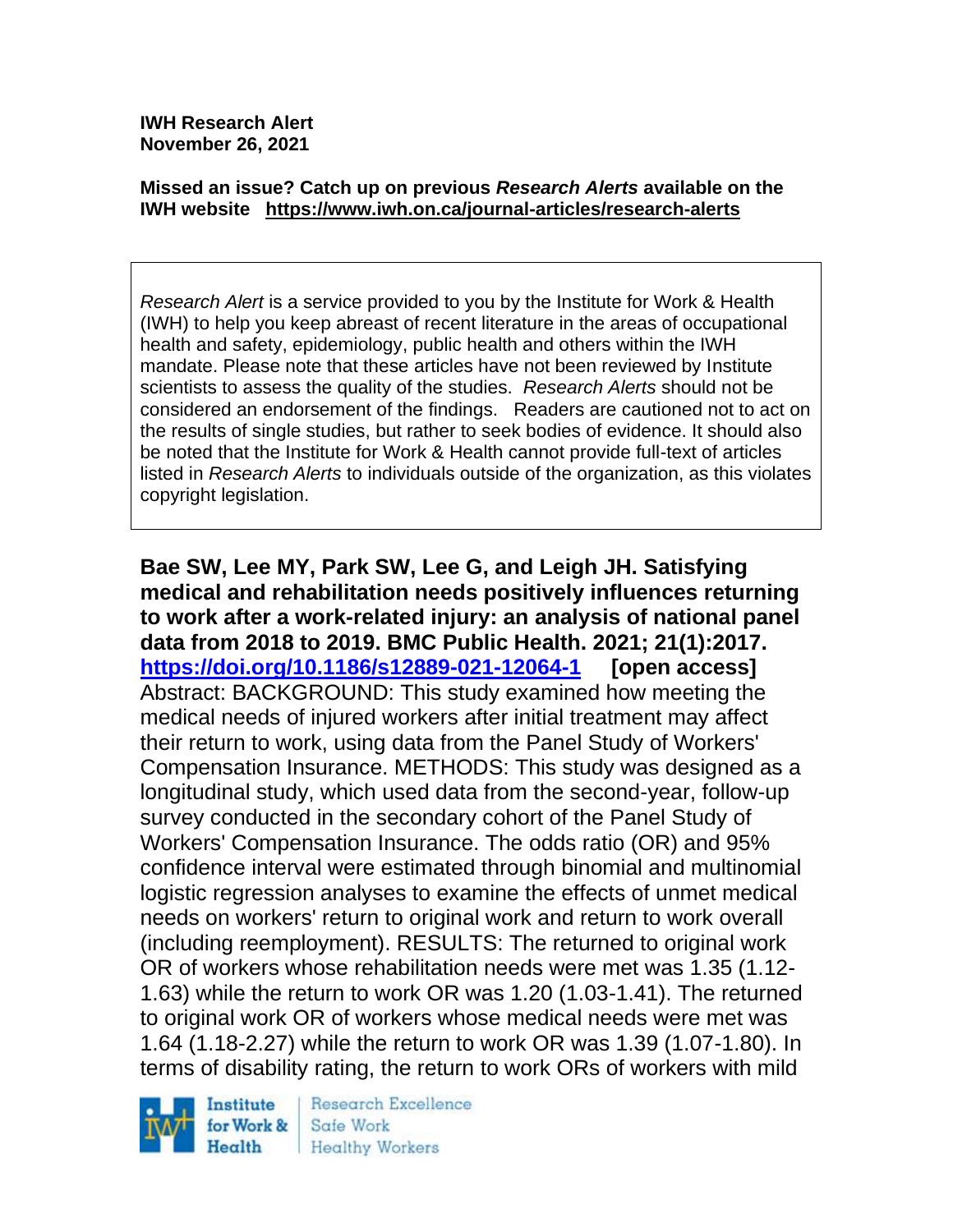disabilities whose medical/rehabilitation needs were not met and those of workers without disabilities were 1.71 (1.17-2.49) and 1.97 (1.27-3.08), respectively. In the case of regular/temporary workers, the returned-to-work ORs of workers whose medical/rehabilitation needs were not met were 1.54 (1.12-2.13) and 1.27 (1.03-1.56), respectively. CONCLUSIONS: For workers who sustained workrelated injuries, providing medical accessibility and meeting rehabilitation needs were found to be important predictors of return to work after initial treatment

### **Colin R, Wild P, Paris C, and Boini S. Effect of joint exposure to psychosocial and physical work factors on the incidence of workplace injuries: results from a longitudinal survey. Journal of Occupational & Environmental Medicine. 2021; 63(11):921-930. <https://doi.org/10.1097/JOM.0000000000002313>**

Abstract: OBJECTIVE: To analyze the interaction between physical and psychosocial work factors regarding the workplace injuries incidence among 6900 workers out of a longitudinal survey. METHODS: Based on responses to questionnaires, we obtained exposure groups respectively for physical factors and for psychosocial factors using hierarchical clustering. We performed multiple Poisson regression model with the workplace injuries incidence during 4 years of follow-up as the outcome and the clusters as the independent variables of interest. RESULTS: High psychosocial exposure had a deleterious effect on workplace injuries incidence, which was no longer significant when adjusting for physical factors. The difference in model-based workplace injuries rates between high and low psychosocial exposures seemed to increase (non-significantly) with increasing physical exposure.

CONCLUSIONS: The risk of workplace injuries was highest among workers with high physical exposures regardless of the psychosocial exposures

# **Dominic C, Gopal DP, and Sidhu A. 'It's like juggling fire daily': well-being, workload and burnout in the British NHS: a survey of 721 physicians. Work. 2021; 70(2):395-403.**

### **<https://doi.org/10.3233/WOR-205337>**

Abstract: BACKGROUND: Physicians are at higher risk for burnout than workers in other fields. Burnout negatively impacts physician

Institute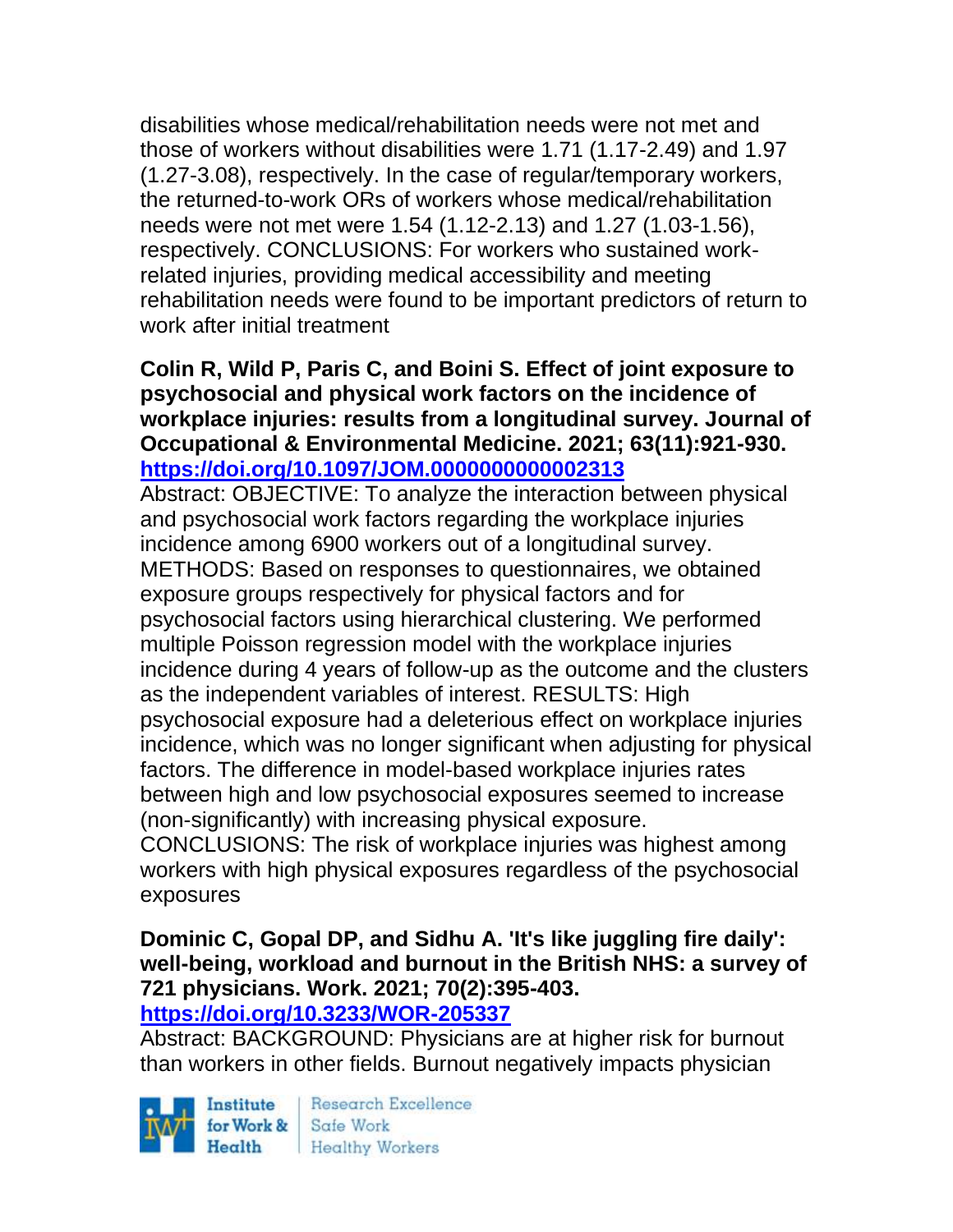health, care delivery and healthcare cost. Existing studies quantify the workforce affected by burnout whilst qualitative studies use specific specialty groups limiting generalisability of solutions. This is important given increased stress during the COVID-19 pandemic. OBJECTIVE: The study aimed to understand the causes of workrelated burnout, identify what supportive resources physicians utilise, and to propose solutions. METHODS: A questionnaire was circulated between March and May 2019 via the 'Doctors' Association UK' website and social media. RESULTS: 721 responses were received. 94%of respondents worked in the NHS, with over half being either general practitioners (GPs) or consultants. One in two (53%) respondents felt unable to raise workplace concerns regarding wellbeing, stress or workload. Almost all respondents (97%) felt the NHS has a culture of viewing excessive stress and workload as the norm. Three themes emerged from qualitative analysis: negative workplace culture; high workload and lack of resources; and generational change. CONCLUSIONS: Respondents described system-level factors which negatively impacted their wellbeing whilst organisations focused on physician-level factors. The research literature supports multi-level change beyond the individual tackling work unit and organisational factors. These include providing infrastructure to allow delegation of administrative work and physical space for relaxation and flexible work with time for leave. At a national level, there is greater urgency for an increase in healthcare funding and resourcing especially during increased clinician workloads during a pandemic where burnout rates will increase

### **Hellstrom L, Pedersen P, Christensen TN, Wallstroem IG, Bojesen AB, Stenager E, et al. Vocational outcomes of the individual placement and support model in subgroups of diagnoses, substance abuse, and forensic conditions: a systematic review and analysis of pooled original data. Journal of Occupational Rehabilitation. 2021; 31(4):699-710. <https://doi.org/10.1007/s10926-021-09960-z>**

Abstract: Purpose: To investigate the effect of Individual Placement and Support (IPS) according to diagnoses of schizophrenia, bipolar disorder, major depression, substance use disorders, or forensic psychiatric conditions. Methods: A systematic search of the literature was conducted in June 2017 and repeated in December 2020. The

Institute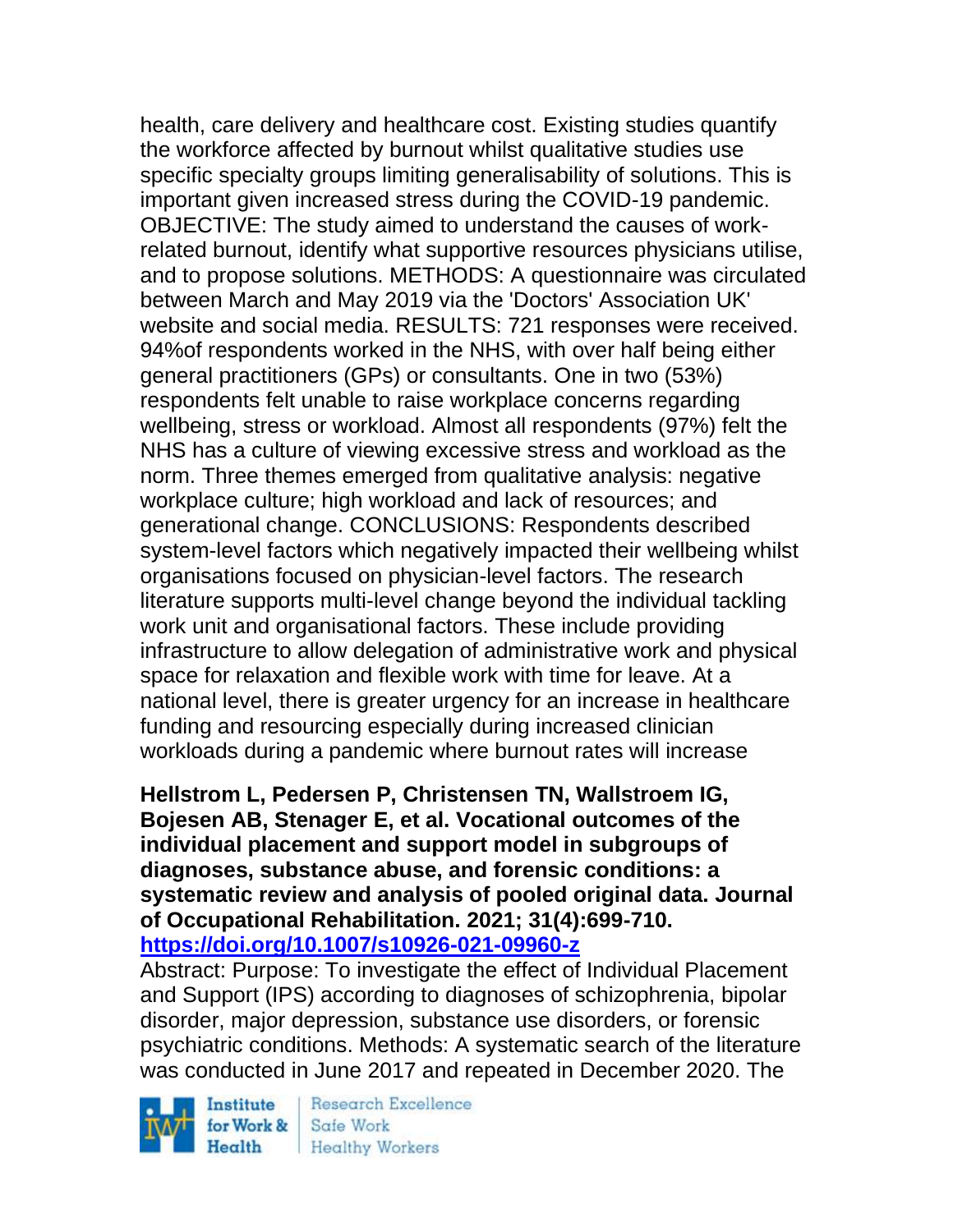systematic review included 13 studies. Analyses of pooled original data were based on the six studies providing data ( $n = 1594$ ). No studies on forensic psychiatric conditions were eligible. Hours and weeks worked were analyzed using linear regression. Employment, and time to employment was analyzed using logistic regression, and cox-regression, respectively. Results: The effects on hours and weeks in employment after 18 months were comparable for participants with schizophrenia, and bipolar disorder but only statistically significant for participants with schizophrenia compared to services as usual (SAU) (EMD 109.1 h (95% CI 60.5-157.7), 6.1 weeks (95% CI 3.9-8.4)). The effect was also significant for participants with any drug use disorder (121.2 h (95% CI 23.6-218.7), 6.8 weeks (95% CI 1.8-11.8)). Participants with schizophrenia, bipolar disorder, and any drug use disorder had higher odds of being competitively employed (OR 2.1 (95% CI 1.6-2.7); 2.4 (95% CI 1.3- 4.4); 3.0 (95% CI 1.5-5.8)) and returned to work faster than SAU (HR 2.1 (95% CI 1.6-2.6); 1.8 (95% CI 1.1-3.1); 3.0 (95% CI 1.6-5.7)). No statistically significant effects were found regarding depression. Conclusions: IPS was effective regarding schizophrenia, bipolar disorder, and substance use disorder; however, the effect on hours, and weeks worked was not statistically significant regarding bipolar disorder. For people with depression the impact of IPS remains inconclusive. Non-significant results may be due to lack of power. Trial registration: PROSPERO protocol nr. CRD42017060524.

**Jacobsen G, Schaumburg I, Sigsgaard T, and Schlunssen V. Wood dust exposure levels and respiratory symptoms 6 years apart: an observational intervention study within the Danish furniture industry. Annals of Work Exposures and Health. 2021; 65(9):1029-1039.** 

**<https://doi.org/10.1093/annweh/wxab034> [open access]** Abstract: Objectives: Occupational exposure to wood dust can cause respiratory diseases, but few studies have evaluated the impact of declining exposure on health outcome. This study aimed to investigate whether a decline in wood dust exposure between two cross sectional studies performed in 1997-1998 and 2003-2004 was related to the prevalences of respiratory symptoms among woodworkers in a well-defined geographical area. Methods: Two thousand and thirty-two woodworkers from 54 plants in study 1 and

Institute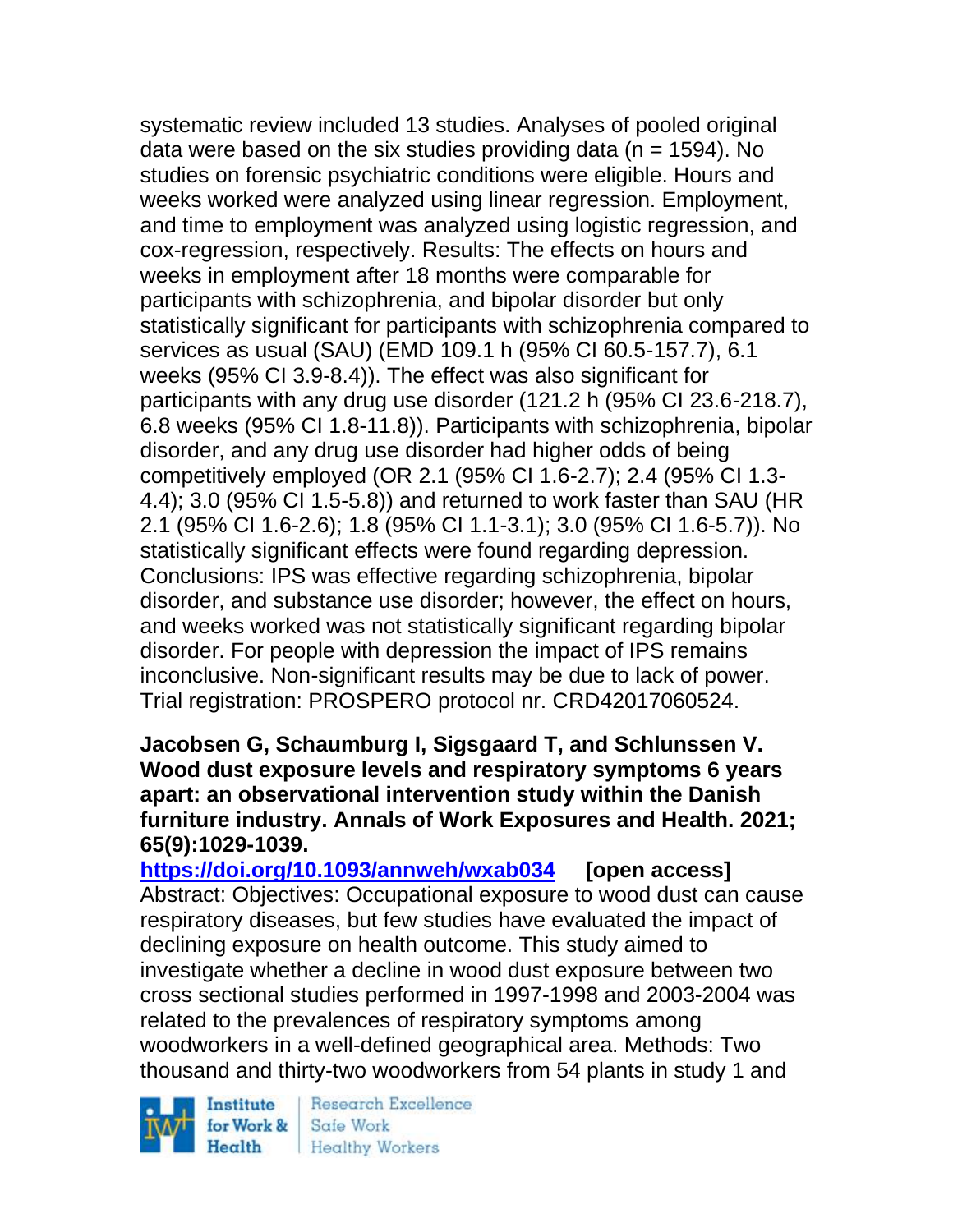1889 woodworkers from 52 plants in study 2 returned a questionnaire on respiratory diseases and symptoms, employment and smoking habits. Current individual wood dust exposure level was assessed from 2 study specific job exposure matrix's based on task, factory size and personal passive dust measurements (2217 in study 1 and 1355 in study 2). Results: The median (range) of inhalable dust was 1.0 mg/m3 (0.2-9.8), 0.6 mg/m3 (0.1-4.6) in study 1 and study 2, respectively. In study 2, the prevalence's of self-reported asthma was higher and the prevalence's of respiratory symptoms were lower compared to study 1. In adjusted logistic regression analyses using GEE methodology to account for clustering, dust exposure level could explain the differences in prevalence of coughing, chronic bronchitis and nasal symptoms between study 1 and study 2, while no effect was found for asthma. Conclusions: A 40% decline in wood dust exposure in a 6 year period may serve as an explanation for the decline in most respiratory symptoms, but do not seems to impact the prevalence of self-reported asthma.

### **Januario LB, Mathiassen SE, Stevens ML, Holtermann A, Bergstrom G, Rugulies R, et al. Are resident handlings in eldercare wards associated with musculoskeletal pain and sickness absence among the workers? A prospective study based on onsite observations. Scandinavian Journal of Work, Environment & Health. 2021; 47(8):609-618.**

**<https://doi.org/10.5271/sjweh.3979> [open access]**

Abstract: OBJECTIVES: We aimed to identify eldercare wards with different types of resident handling characteristics ('phenotypes') and determine the prospective association between these characteristics and musculoskeletal pain and sickness absence among workers during a one-year follow-up. METHODS: Our study was based on the DOSES cohort, including 467 workers at 103 eldercare wards. At baseline, resident handlings were assessed using onsite observations. Workers' self-reported musculoskeletal pain and sickness absence were assessed during the following year using text messages. Observations of the frequency of handlings per shift, use of assistive devices, assistance from others, and barriers (interruptions and impediments) were estimated for each worker, aggregated at ward level, and entered into a latent profile analysis, identifying ward phenotypes. We then used generalized estimating

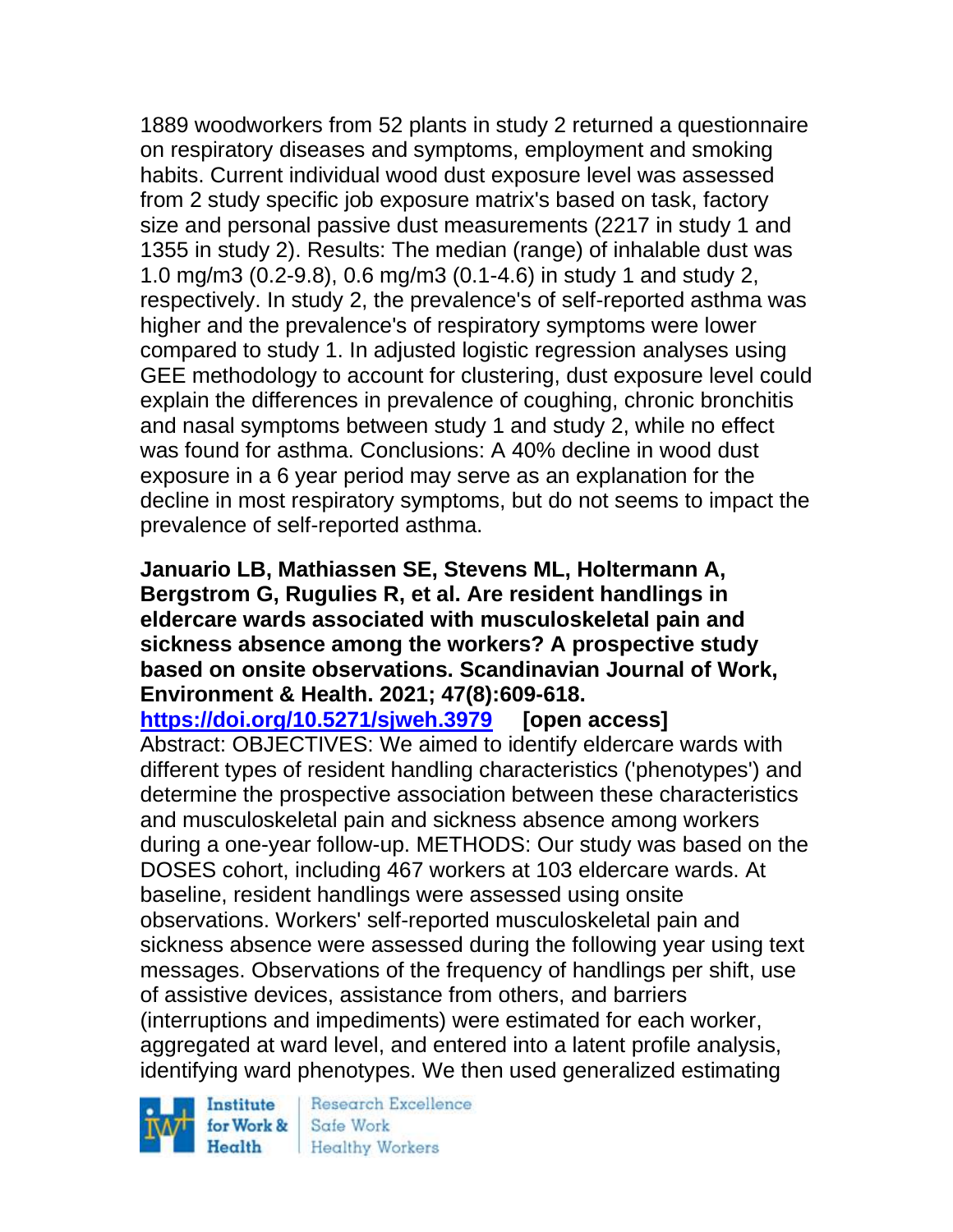equations to determine associations between ward phenotypes, musculoskeletal pain and sickness absence. RESULTS: We identified four ward phenotypes: 'turbulent' (many handlings with devices and assistance, many barriers), 'strained' (many handlings without devices or assistance, some barriers), 'unpressured' (few handlings, yet without devices or assistance, few barriers) and 'balanced' (some handlings with devices and assistance, some barriers). Compared to workers in balanced wards, workers in turbulent wards had more days with neck-shoulder and low-back pain (LBP); and those working in strained wards had more days with LBP and higher pain intensities. CONCLUSION: We found that ward phenotypes based on resident handling characteristics were predictive of musculoskeletal pain and sickness absence over one year. This shows that organizational factors related to resident handling are important determinants of musculoskeletal health among eldercare workers

**Liu Y, Wang X, and Wang D. How leaders and coworkers affect construction workers' safety behavior: an integrative perspective. Journal of Construction Engineering and Management. 2021; 147(12):04021176. [https://doi.org/10.1061/\(ASCE\)CO.1943-7862.0002215](https://doi.org/10.1061/(ASCE)CO.1943-7862.0002215)** 

**Moreno MM, Fernandez-Cano MI, Feijoo-Cid M, Llorens Serrano C, and Navarro A. Health outcomes and psychosocial risk exposures among healthcare workers during the first wave of the COVID-19 outbreak. Safety Science. 2022; 145:105499. <https://doi.org/10.1016/j.ssci.2021.105499> [open access]** Abstract: The aim is to describe the health and psychosocial risk factors of Spanish healthcare workers during the COVID-19 pandemic. Methods: A cross-sectional study by means of an online questionnaire (April–May 2020). The data comes from the database resulting from the COTS project "Working conditions, insecurity, and health in the context of the COVID-19 pandemic". The sample consisted of 1989 health care workers. Results: Women, young people (doctors and nurses) and the middle-aged (assistants) had poorer health and greater exposure to psychosocial risks. Geriatric assistants were the most-affected occupational group. Conclusions:

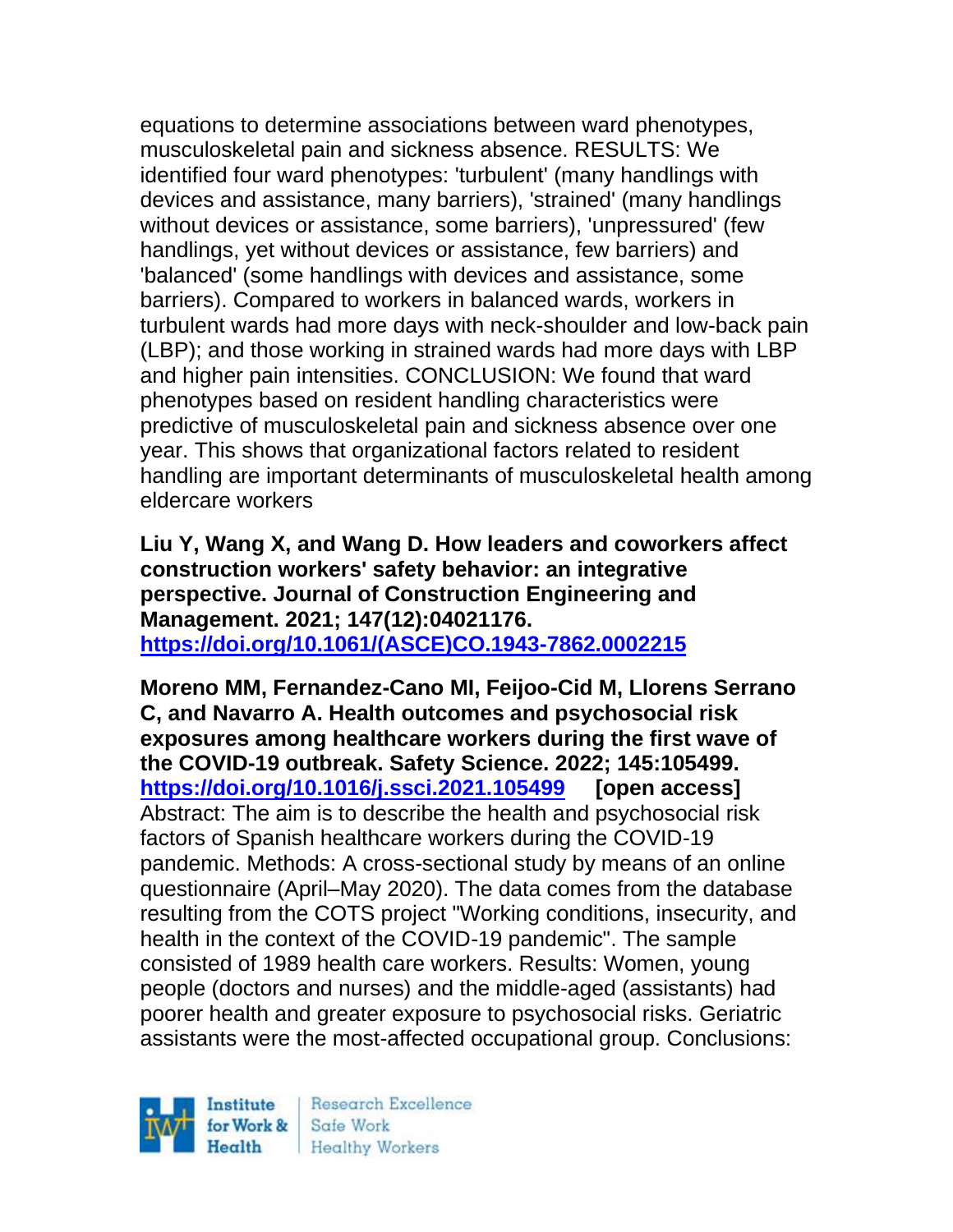gender, occupation, and age are focuses of inequality in the exposure of health care workers to psychosocial risks.

### **Robbins R, Underwood P, Jackson CL, Jean-Louis G, Madhavaram S, Kuriakose S, et al. A systematic review of workplace-based employee health interventions and their impact on sleep duration among shift workers. Workplace Health & Safety. 2021; 69(11):525-539.**

**<https://doi.org/10.1177/21650799211020961>** 

Abstract: Background: Shift work is associated with long-term health risks. Workplace-based health interventions hold promise for improving or maintaining the health of shift workers; yet, the impact of workplace-based interventions on shift worker sleep duration has not been assessed. We conducted a systematic review of workplace interventions on shift worker sleep. Methods: We conducted searches in PubMed, Web of Knowledge, EMBASE, Scopus, and PsycINFO (n = 6,868 records) of all studies published through May 15, 2019. Eligibility criteria included the following: (a) individuals aged =18 years; (b) a workplace-based employee intervention; (c) an employee population comprised predominantly of shift workers (>50%); and (d) sleep duration as a study outcome. Findings: Twenty workplace interventions met eligibility criteria. Mean intervention duration was 125 (SD = 187) days and mean sample size was 116 employees (SD  $= 256$ ) with a mean age of 36.4 years (SD  $= 6.5$ ). Interventions most commonly focused on light exposure (25%) or shift timing (25%), followed by sleep hygiene (20%). Most interventions were conducted in the health care and social assistance sector (60%). Study quality on average was  $64\%$  (SD =  $7\%$ ). A majority of the studies found that a workplace-based health intervention was associated with a desirable increase in 24-hour total sleep duration (55%). The overall average increase in daily employee sleep duration achieved by interventions ranged for RCT studies from 0.34 to 0.99 hours and for non-RCT studies from 0.02 to 1.15 hours. Conclusions/applications to practice: More than half of the employee health interventions, especially yoga or mindfulness interventions, resulted in a desirable increase in sleep duration. Workplaces hold promise as an avenue? for delivering programs and policies that aim to improve sleep duration among shift workers.

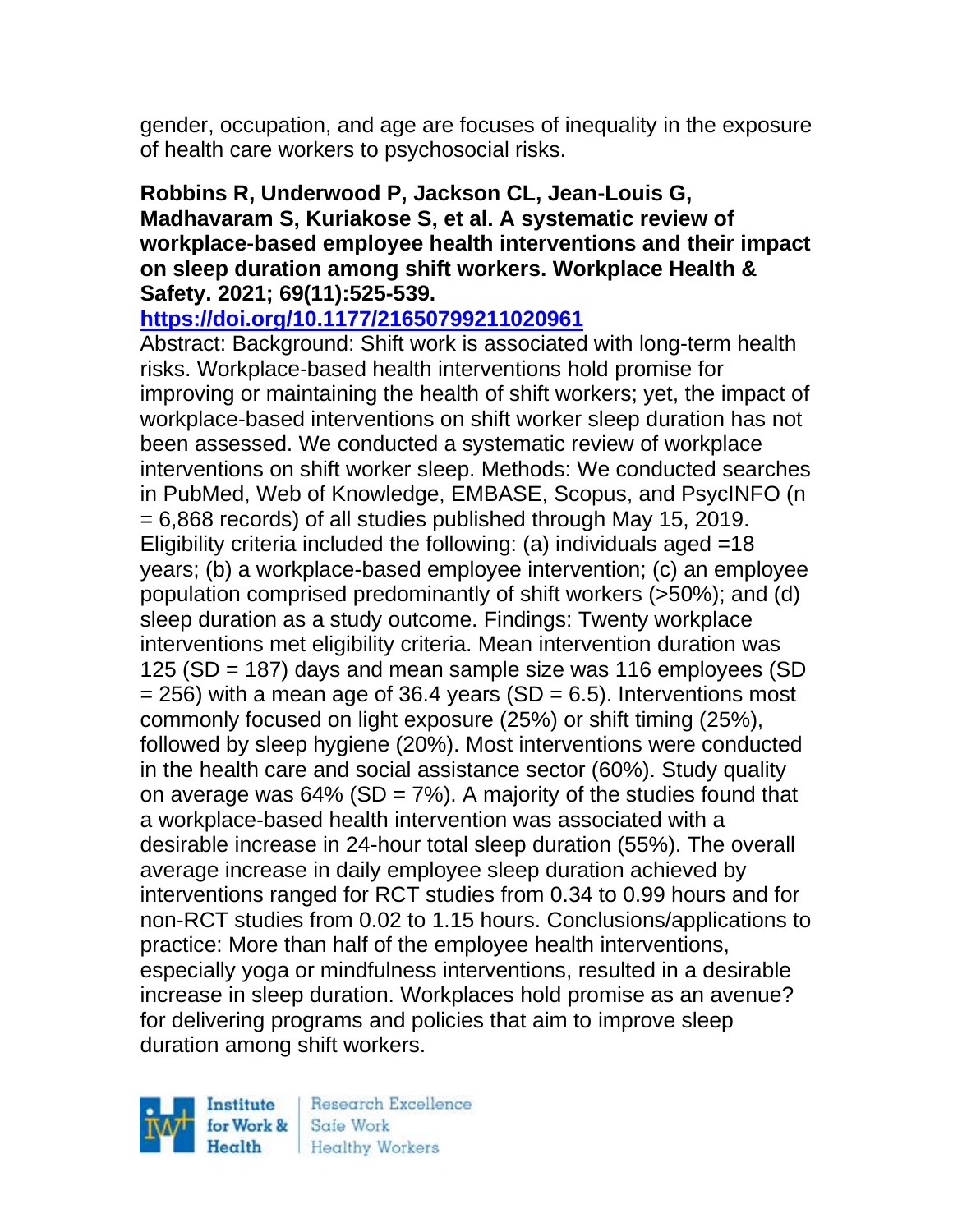## **Roelen CAM, van Hoffen MFA, Twisk JWR, and Heymans MW. Strategy for finding occupational health survey participants at risk of long-term sickness absence. European Journal of Public Health. 2021; 31(5):1003-1009.**

# **<https://doi.org/10.1093/eurpub/ckaa246>**

Abstract: Background: When resources are limited, occupational health survey participants are usually invited to consultations based on an occupational health provider's subjective considerations. This study aimed to find health survey participants at risk of long-term (i.e., = 42 consecutive days) sickness absence (LTSA) for consultations with occupational health providers (OHPs). Methods: The data of 64 011 non-sicklisted participants in occupational health surveys between 2010 and 2015 were used for the study. In a random sample of 40 000 participants, 27 survey variables were included in decision tree analysis (DTA) predicting LTSA at 1-year follow-up. The decision tree was transferred into a strategy to find participants for OHP consultations, which was then tested in the remaining 24 011 participants. Results: In the development sample, 1358 (3.4%) participants had LTSA at 1-year follow-up. DTA produced a decision tree with work ability as first splitting variable; company size and sleep problems were the other splitting variables. A strategy differentiating by company size would find 75% of the LTSA cases in small (=99 workers) companies and 43% of the LTSA cases in medium-sized (100-499 workers) companies. For large companies (=500 workers), case-finding was only 25%. Conclusions: In small and medium-sized companies, work ability and sleep problems can be used to find occupational health survey participants for OHP consultations aimed at preventing LTSA. Research is needed to further develop a case-finding strategy for large companies.

**de Rooij MMT, Hakze-Van der Honing RW, Hulst MM, Harders F, Engelsma M, van de Hoef W, et al. Occupational and environmental exposure to SARS-CoV-2 in and around infected mink farms. Occupational and Environmental Medicine. 2021; 78(12):893-899.** 

**<https://doi.org/10.1136/oemed-2021-107443> [open access]** Abstract: OBJECTIVE: Unprecedented SARS-CoV-2 infections in farmed minks raised immediate concerns regarding transmission to humans and initiated intensive environmental investigations to assess

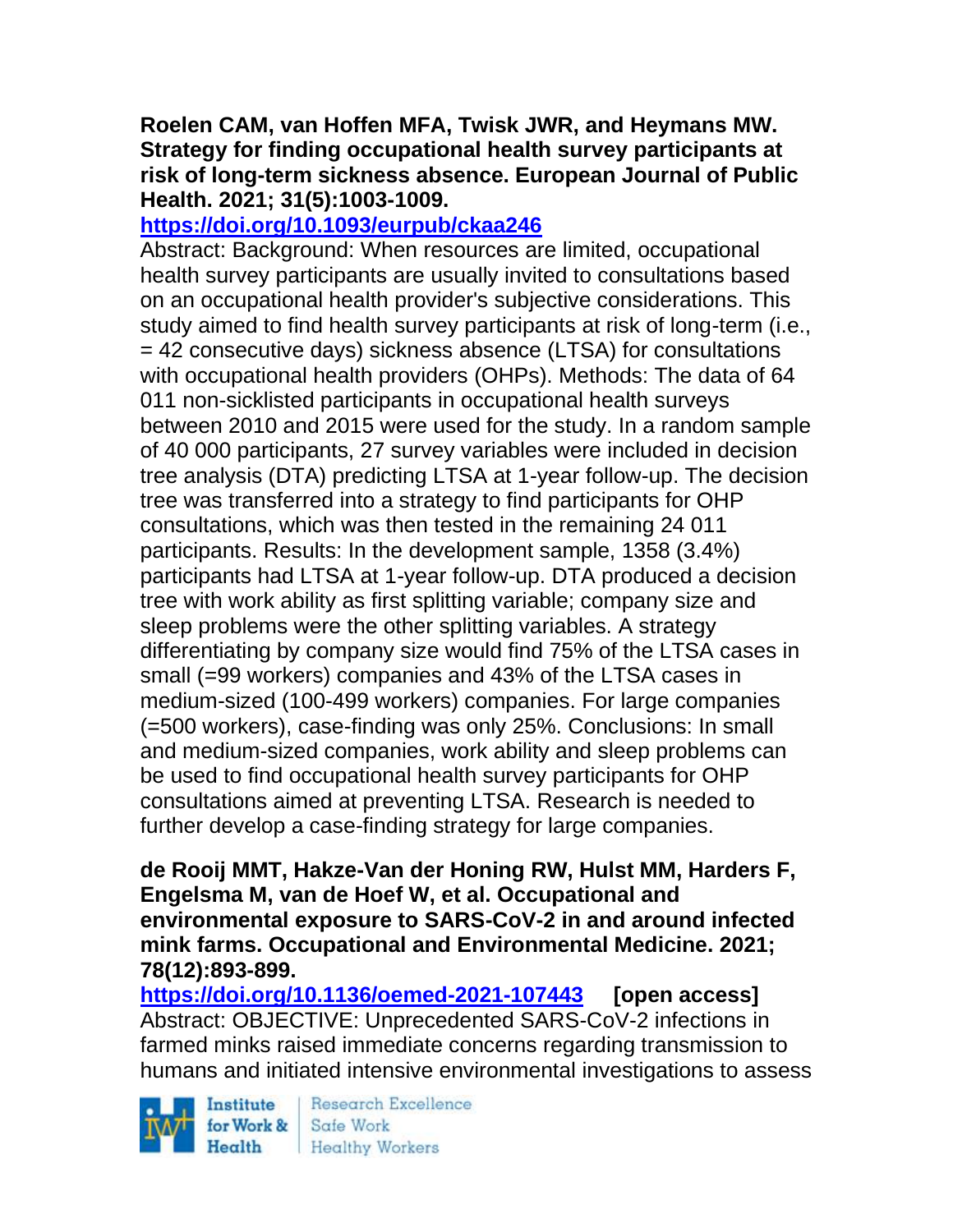occupational and environmental exposure. METHODS: Air sampling was performed at infected Dutch mink farms, at farm premises and at nearby residential sites. A range of other environmental samples were collected from minks' housing units, including bedding materials. SARS-CoV-2 RNA was analysed in all samples by quantitative PCR. RESULTS: Inside the farms, considerable levels of SARS-CoV-2 RNA were found in airborne dust, especially in personal inhalable dust samples (approximately 1000-10 000 copies/m(3)). Most of the settling dust samples tested positive for SARS-CoV-2 RNA (82%, 75 of 92). SARS-CoV-2 RNA was not detected in outdoor air samples, except for those collected near the entrance of the most recently infected farm. Many samples of minks' housing units and surfaces contained SARS-CoV-2 RNA. CONCLUSIONS: Infected mink farms can be highly contaminated with SARS-CoV-2 RNA. This warns of occupational exposure, which was substantiated by considerable SARS-CoV-2 RNA concentrations in personal air samples. Dispersion of SARS-CoV-2 to outdoor air was found to be limited and SARS-CoV-2 RNA was not detected in air samples collected beyond farm premises, implying a negligible risk of environmental exposure to nearby communities. Our occupational and environmental risk assessment is in line with whole genome sequencing analyses showing mink-to-human transmission among farm workers, but no indications of direct zoonotic transmission events to nearby communities

### **Rosander M. Mental health problems as a risk factor for workplace bullying: the protective effect of a well-functioning organization. Annals of Work Exposures and Health. 2021; 65(9):1096-1106.**

**<https://doi.org/10.1093/annweh/wxab040> [open access]** Abstract: This study examined a strain-stressor association, when mental health problems may lead to subsequent workplace bullying, and a mechanism of how this can happen. I hypothesized that the association between mental health problems and bullying depends on the perceived role clarity and order in the organization, and that sickness presenteeism (SP) mediates this association. The study is based on a longitudinal probability sample drawn from the total number of employees in Sweden. Workplace bullying, mental health, SP, and role clarity and order in the organization were assessed

Institute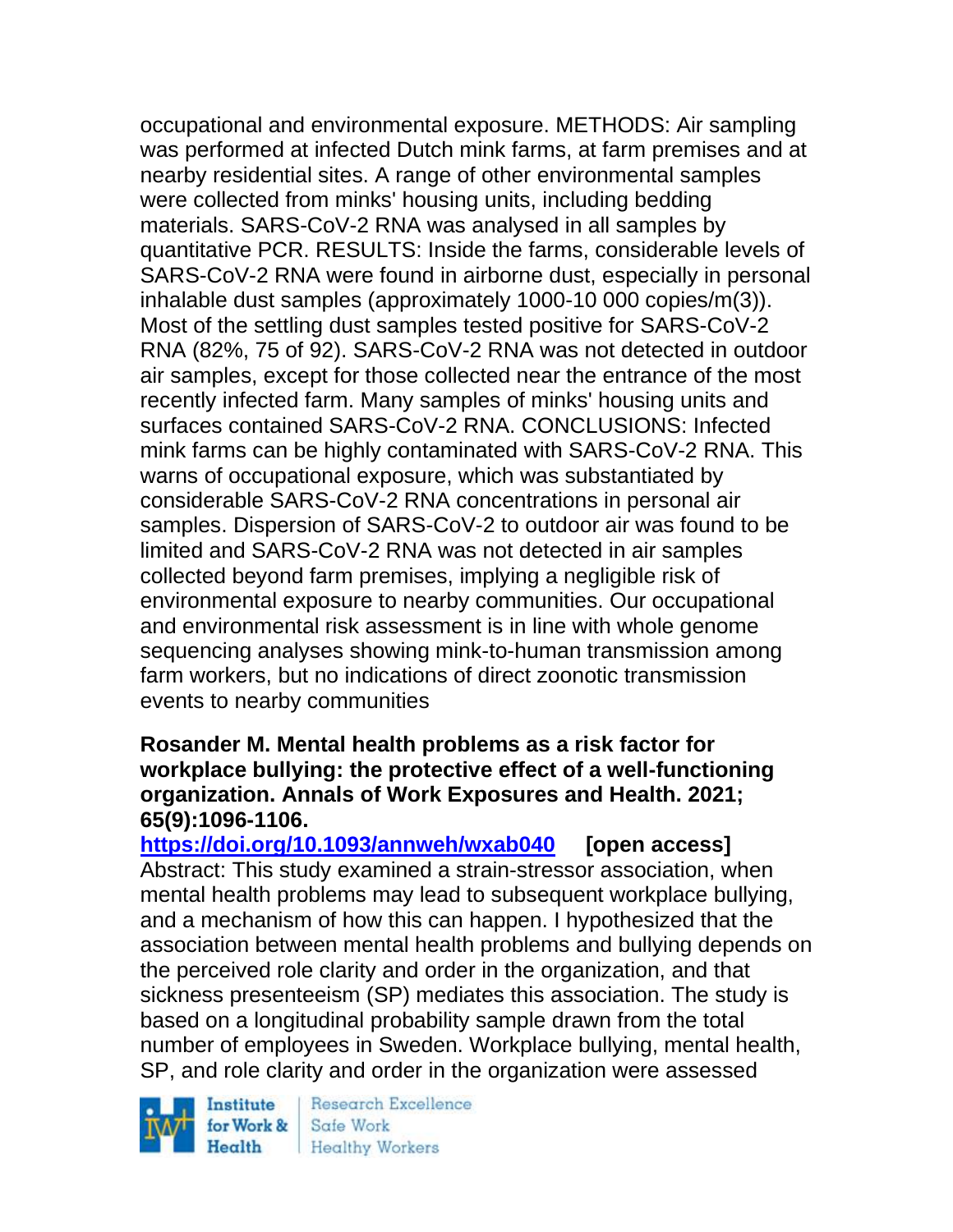using a questionnaire. The results showed that mental health problems are associated with an increased risk for subsequent bullying, consistent with previous findings. However, this risk depends on the level of role clarity and order in the organization. The results also show a partial indirect effect via SP. This means that if one has mental health problems and persists in coming to work although one should have stayed at home, the risk of bullying increases. The indirect effect depends also on the level of order in the organization. The findings suggest that individual deficits, such as mental health problems, are associated with subsequent bullying only if organizational deficits are also present

# **Steel C, Tehrani N, Lewis G, and Billings J. Risk factors for complex posttraumatic stress disorder in UK police. Occupational Medicine. 2021; 71(8):351-357.**

### **<https://doi.org/10.1093/occmed/kqab114>**

Abstract: BACKGROUND: Police officers are frequently exposed to distressing and dangerous situations, increasing their risk of posttraumatic stress disorder (PTSD) and complex PTSD (C-PTSD). Research examining C-PTSD in police officers is sparse, particularly examination of the occupational risk factors for trauma symptoms. AIMS: This study aimed to examine the prevalence and risk factors for PTSD and C-PTSD in UK police officers. METHODS: A crosssectional study was conducted using psychological health surveillance data from the UK National Police Wellbeing Service. Police officers were either from high-risk areas of work or had been referred for screening by occupational health practitioners regarding psychological distress. The primary outcome for this study was a positive screening of either PTSD or C-PTSD, measured using the International Trauma Questionnaire. A range of occupational, clinical and lifestyle factors was examined to establish their role as potential risk factors for PTSD and C-PTSD. RESULTS: In total, 2444 UK police officers were included, with 89% from high-risk areas of work. A prevalence of 3% for PTSD and 2% for C-PTSD was found in police officers from high-risk areas of work. Higher work stress and lower manager support were found to increase the odds of C-PTSD but not PTSD. Higher personal trauma history increased the risk for PTSD and C-PTSD equally. CONCLUSIONS: Work-related occupational factors increased the odds of PTSD and C-PTSD in

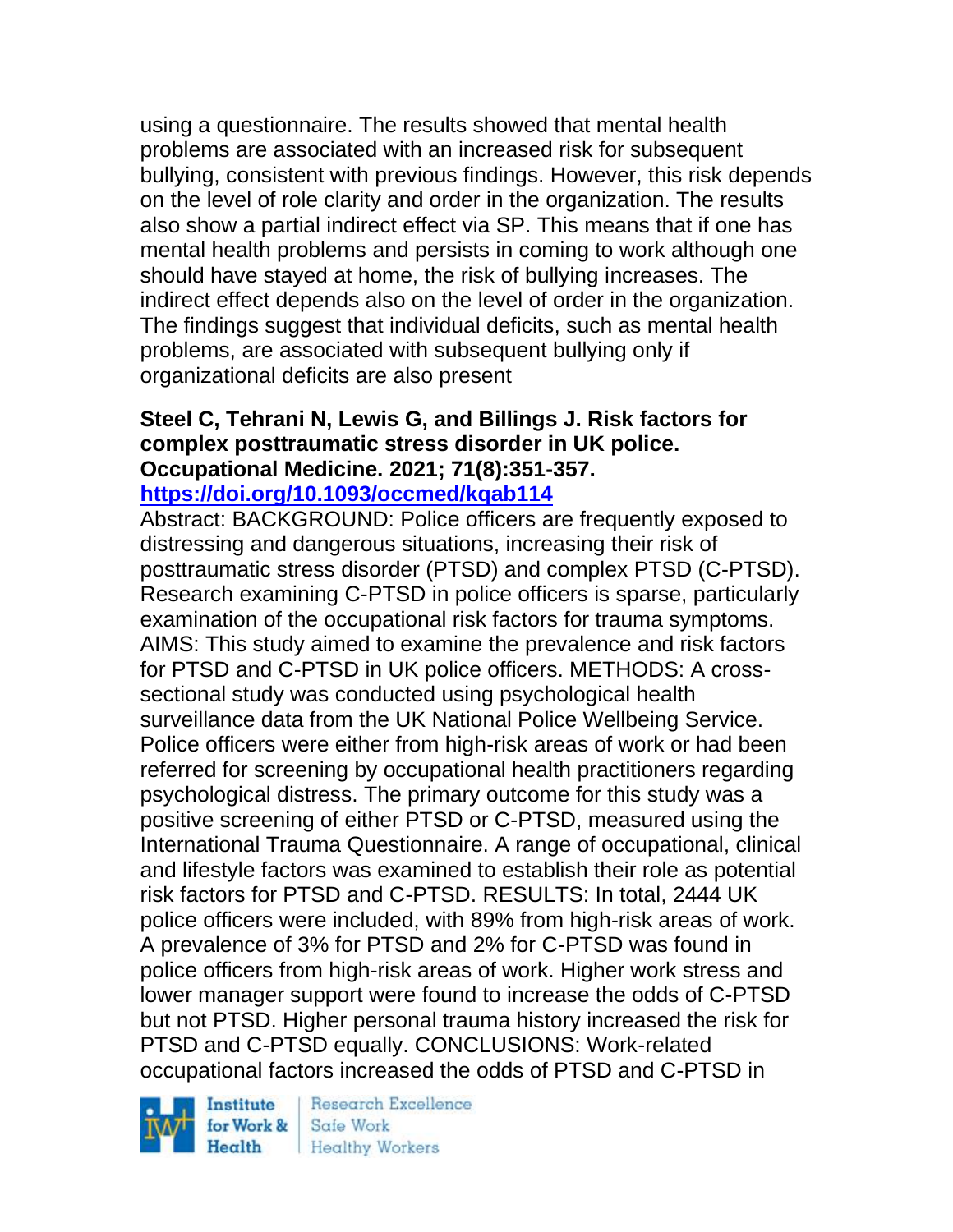police officers, which could be important risk factors for trauma symptoms within police officers. Efforts should be made to improve the working environment of police officers to help improve their psychological well-being

### **Tran T, Harris C, and Ciccarelli M. The impact of a hand therapy workplace-based educational approach on the management of lateral elbow tendinopathy: a randomized controlled study. Journal of Hand Therapy. 2021; [epub ahead of print]. <https://doi.org/10.1016/j.jht.2021.09.004>**

Abstract: Background: Lateral elbow tendinopathy (LET) is one of the most prevalent work-related musculoskeletal conditions. Management strategies for LET rarely consider patients' work environments and have limited focus on education regarding occupational risk factors. Workplace-based rehabilitation has shown benefits in the return to work processes for injured workers with other health conditions, but no studies have investigated the impact of a workplace-based educational approach in the management of LET. Purposes: First, to identify the impact of an additional workplacebased educational intervention to standard hand therapy care on the outcomes of pain, grip strength, and function. Second, to identify the effectiveness of standard hand therapy on the same clinical outcomes. Study design: A randomized controlled trial. Methods: Forty-nine participants were randomized to the control group ( $n = 25$ ) or intervention group ( $n == 24$ ). The control group received standard hand therapy for 12 weeks. The intervention group received standard hand therapy for the first 12 weeks plus an additional workplacebased educational intervention, "Working Hands-ED," delivered by a hand therapist. Pain levels for provocative tests, grip strength, and function were measured using a Numeric Rating Scale, Jamar Dynamometer, and the Patient-Rated Tennis Elbow Evaluation questionnaire at baseline, weeks 6 and 12. The Patient-Specific Functional Scale was also used for the intervention group. Results: There were no statistical differences between both groups for all clinical outcomes by 12 weeks ( $P$   $>$  .05). Pain levels for all provocative tests and Patient-Rated Tennis Elbow Evaluation scores statistically improved within both groups  $(P < .05)$ , however with small effect sizes observed. The Patient-Specific Functional Scale scores statistically improved for the intervention group by 12 weeks (P <

Institute